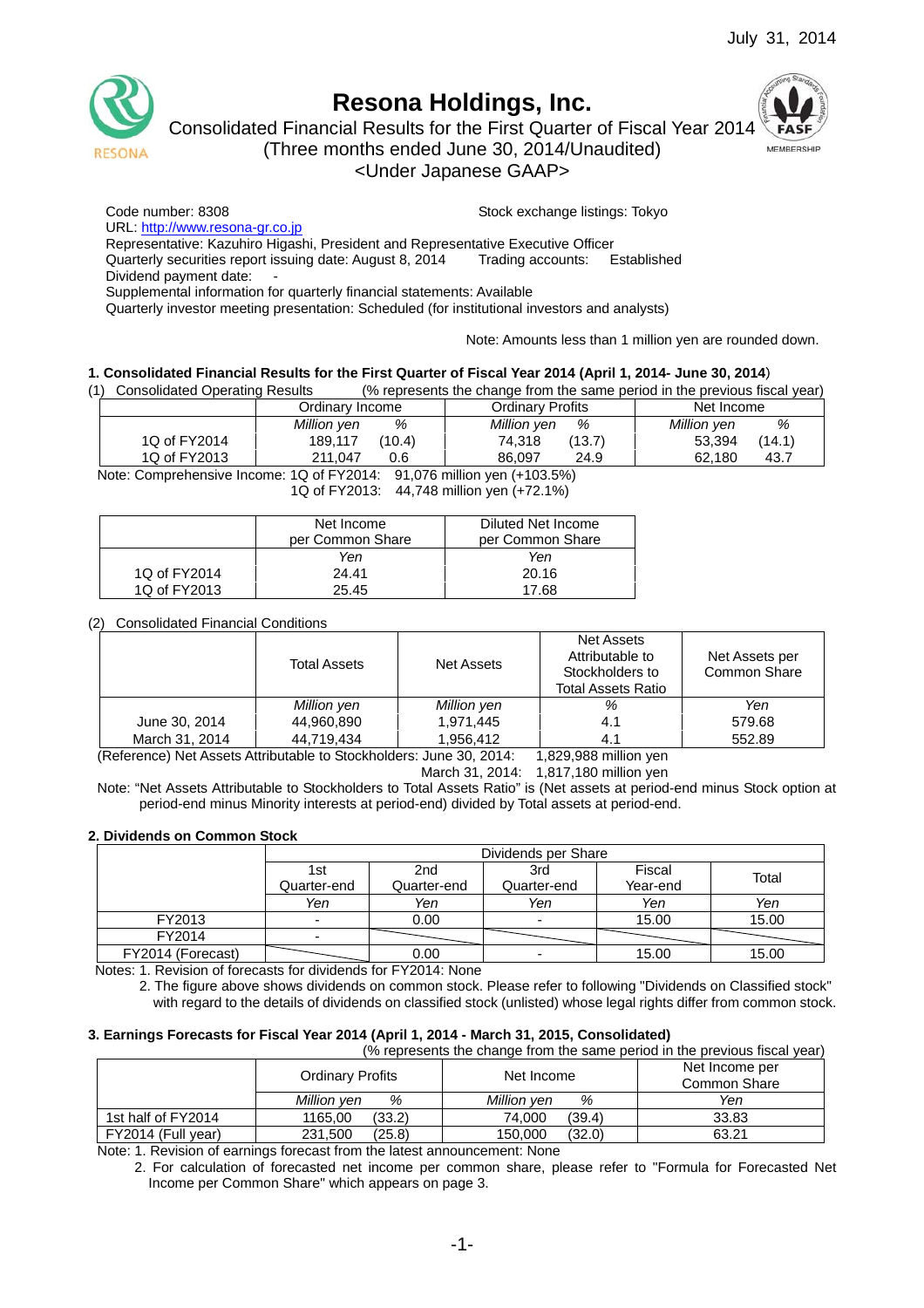### **4. Other**

- (1) Changes in significant subsidiaries during the period : No
- (2) Adoption of any particular accounting methods for quarterly consolidated financial statements: No

(3) Changes in Accounting Policies, Changes in Accounting Estimates and Restatements

- A) Changes due to revision of accounting standards : Yes
- B) Changes due to other reasons : No
- C) Changes in accounting estimates : No D) Restatements : No
- (4) Number of common shares outstanding
	- A) Total outstanding shares including treasury stock at the end of the period June 30, 2014 : 2,324,118,091 March 31, 2014 : 2,324,118,091
	- B) Treasury shares at the end of the period June 30, 2014 : 136,743,283
		- March 31, 2014 : 137, 204, 297
	- C) Average outstanding shares during the period
		- 1Q of FY2014: 2,187,027,608<br>1Q of FY2013: 2,443,256,731
		- 1Q of FY2013:
- Note: Treasury shares at the end of the period include the company's shares held by the ESOP-type Stock Benefit Trust for the Employee Shareholding Association:

June 30, 2014 : 5,810,100

| March 31, 2014: 6,273,200 |  |
|---------------------------|--|

Note: Status of the quarterly review process

At the time when this "Consolidated Financial Results for the First Quarter of Fiscal Year 2014" is disclosed, the quarterly review process based on "Financial Instruments and Exchange Act" has been in process.

### Note: Disclaimer regarding Forward-looking Statements

This report contains forward-looking statements, which are based on the information currently available and certain assumptions the Company considers to be reasonable. Risks, uncertainties and other factors may cause actual results, performance, achievements or financial position to be materially different from any future results, performance, achievements or financial position expressed or implied by these forward-looking statements. Resona Holdings does not revise the full year forecasts announced in May 2014, at this point in time.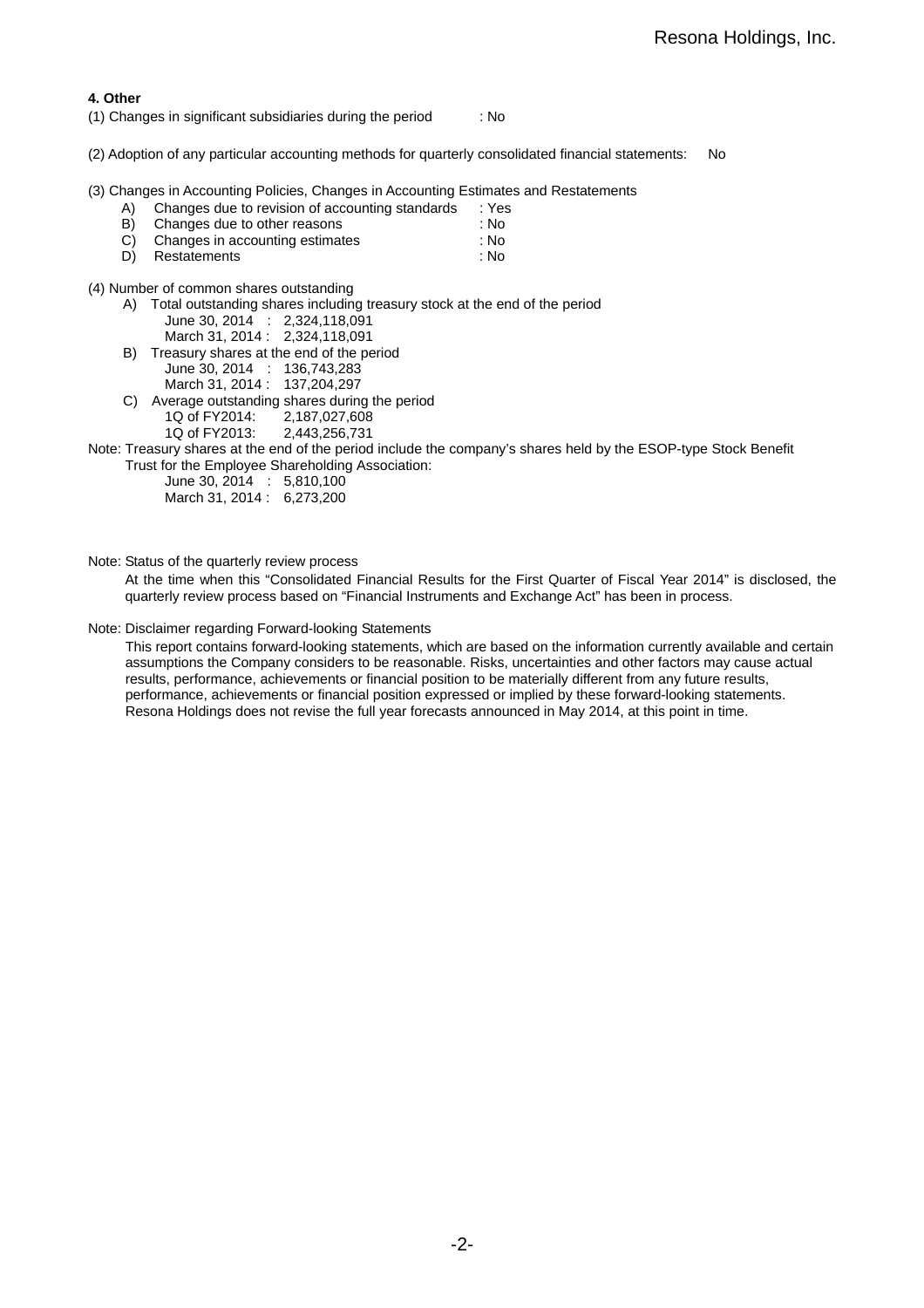## **Dividends on Classified Stock**

Dividends per share on classified stock whose legal rights differ from common stock are as follows:

|                 |                   |                    |                    | Dividends per Share |                    |          |
|-----------------|-------------------|--------------------|--------------------|---------------------|--------------------|----------|
|                 |                   | 1st<br>Quarter-end | 2nd<br>Quarter-end | 3rd<br>Quarter-end  | Fiscal<br>Year-end | Total    |
|                 |                   | Yen                | Yen                | Yen                 | Yen                | Yen      |
| Class C No. 1   | FY2013            |                    | 0.00               |                     | 68.00              | 68.00    |
| preferred stock | FY2014            |                    |                    |                     |                    |          |
|                 | FY2014 (Forecast) |                    | 0.00               |                     | 54.40              | 54.40    |
|                 | FY2013            | $\blacksquare$     | 0.00               |                     | 185.00             | 185.00   |
| Class F No. 1   | FY2014            |                    |                    |                     |                    |          |
| preferred stock | FY2014 (Forecast) |                    | 0.00               |                     | 148.00             | 148.00   |
| Class three     | FY2013            |                    | 0.00               |                     | 19.02              | 19.02    |
| No. 1 preferred | FY2014            |                    |                    |                     |                    |          |
| stock           | FY2014 (Forecast) |                    |                    |                     |                    |          |
|                 | FY2013            |                    | 0.00               |                     | 992.50             | 992.50   |
| Class four      | FY2014            |                    |                    |                     |                    |          |
| preferred stock | FY2014 (Forecast) |                    | 0.00               |                     | 992.50             | 992.50   |
|                 | FY2013            |                    | 0.00               |                     | 918.75             | 918.75   |
| Class five      | FY2014            |                    |                    |                     |                    |          |
| preferred stock | FY2014 (Forecast) |                    | 0.00               |                     | 918.75             | 918.75   |
|                 | FY2013            |                    | 0.00               |                     | 1,237.50           | 1,237.50 |
| Class six       | FY2014            |                    |                    |                     |                    |          |
| preferred stock | FY2014 (Forecast) |                    | 0.00               |                     | 1,237.50           | 1,237.50 |

Note: For Class C and Class F Preferred Shares, Resona Holdings has distributed the special preferred dividends utilizing other capital surplus (totaling Y12 billion and Y20 billion per annum, respectively) for the fiscal year-end of FY2013. These special preferred dividends were appropriated to the repayment in installments of public funds in accordance with the contract signed between the Deposit Insurance Corporation of Japan and the Company on June 21, 2013. The same amount of special preferred dividends will be distributed for the year-end of FY2014.

### **(Reference)**

**Formula for Forecasted Net Income per Common Share** 

Forecasted net income – Forecasted total dividend for preferred stock Forecasted average number of common shares (excluding treasury stock)

- Forecasted average number of shares of common stock (excluding treasury stock): 2,187,374,808 shares

- Forecasted total dividend for preferred stock 2nd Quarter<br>Full Year : Y11,725 million $1$ 

Note: Forecasted total dividend for preferred stock is calculated taking into account the repurchase and cancellation of a part of the outstanding Class Three No.1 Preferred Shares implemented in July 2014. Forecasted total dividend for preferred stock does not include the special preferred dividends which the Company plans to distribute.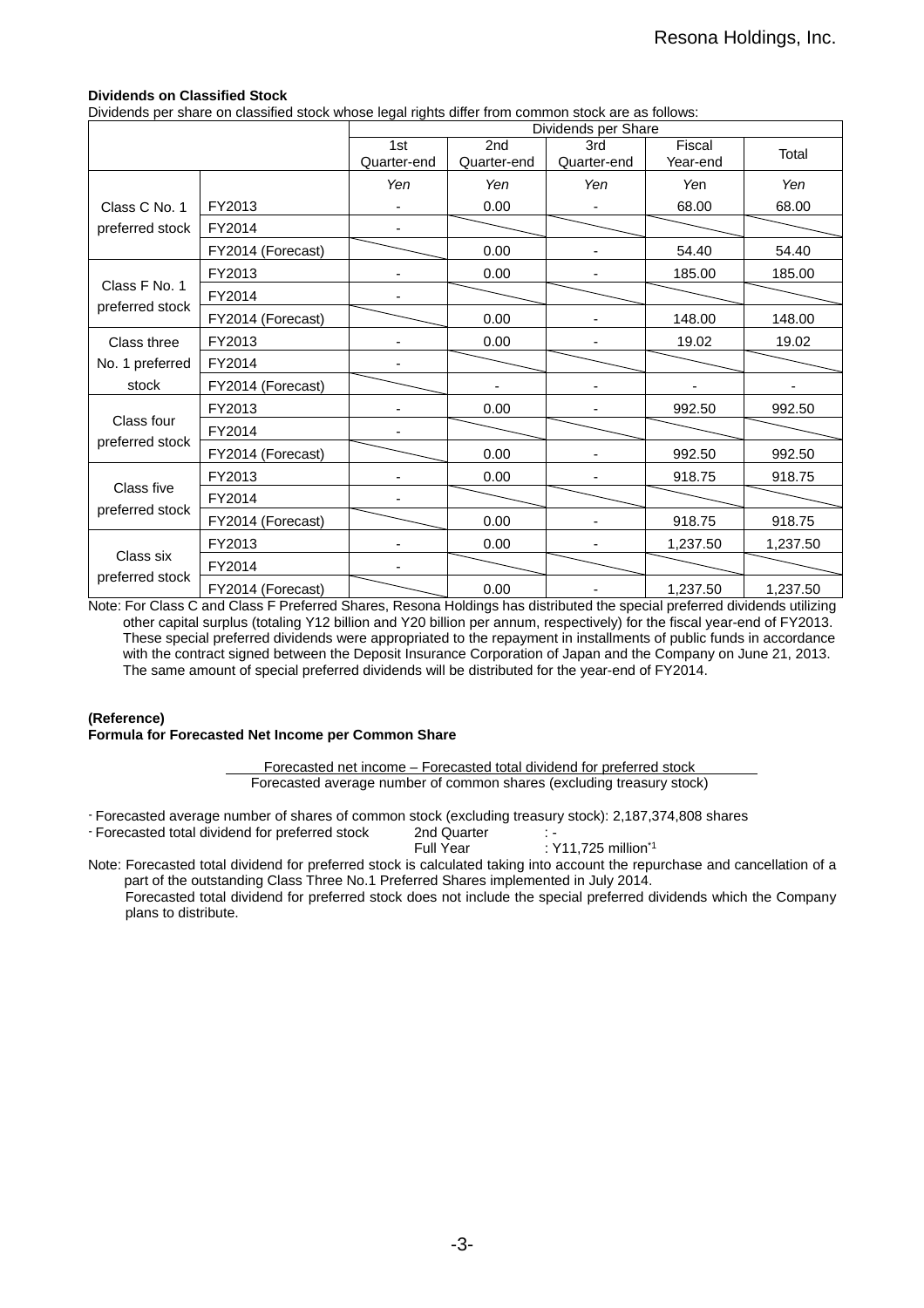# 《**Contents of Attachment**》

- 1. Information Regarding "4. Other"
	- (1) Changes in significant subsidiaries during the period
	- (2) Changes in accounting policies, changes in accounting estimates and restatements
- 2. Consolidated Financial Statements
	- (1) Consolidated Balance Sheets
	- (2) Consolidated Statements of Income and Consolidated Statements of Comprehensive Income
	- (3) Note on Going-Concern Assumption
	- (4) Note for Significant Changes in the Amount of Stockholders' Equity
	- (5) Per Common Share Information
	- (6) Significant subsequent events

[Reference Sheet] Statements of Trust Assets and Liabilities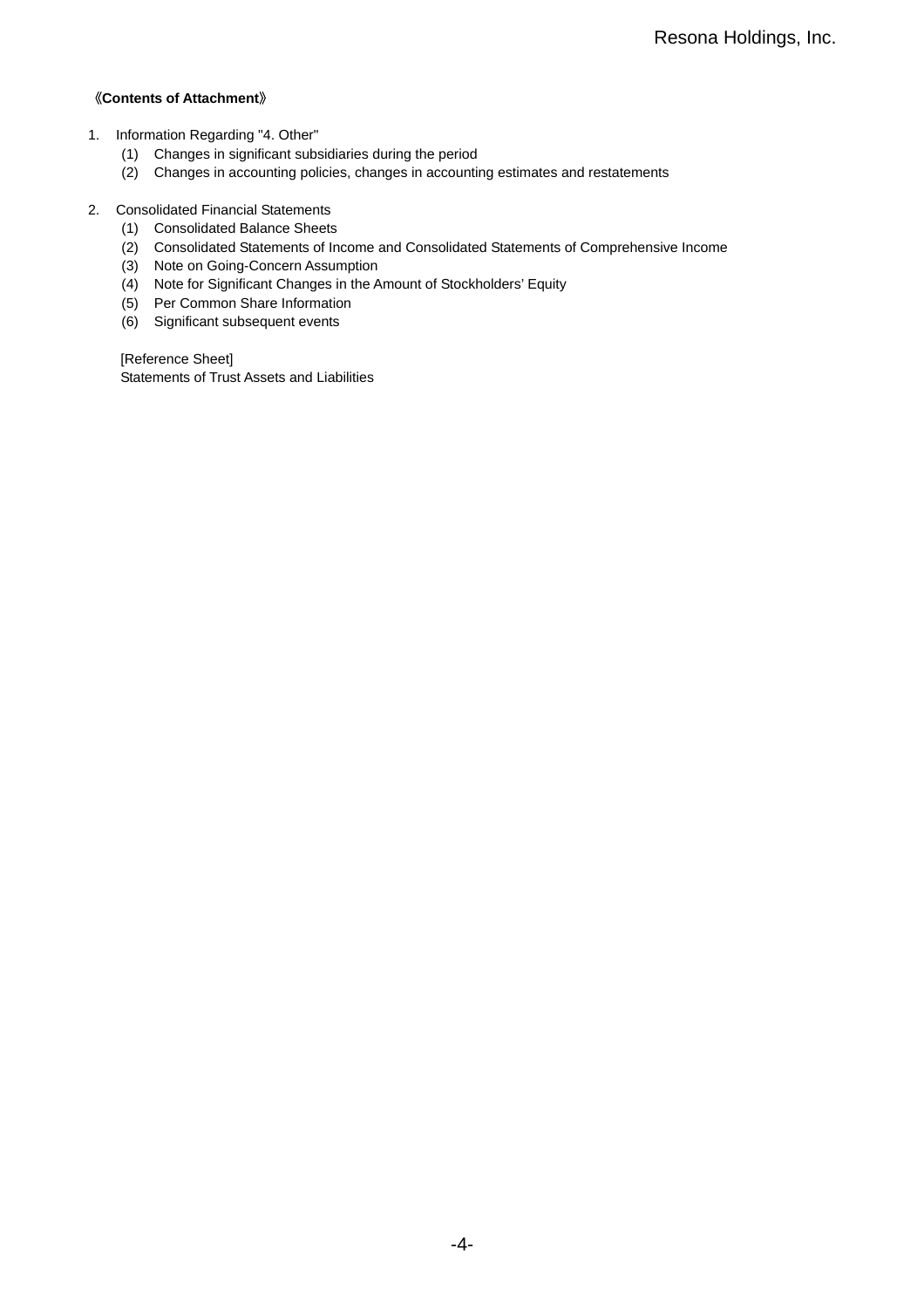### **1. Information Regarding "4. Other"**

- (1) Changes in important subsidiaries during the period None
- (2) Changes in accounting policies, changes in accounting estimates and restatements Change in Accounting Policies

The Group adopted ASBJ Statement No. 26 "Accounting Standard for Retirement Benefits" (hereinafter, the "Accounting Standard") and ASBJ Guidance No. 25 "Guidance on Accounting Standard for Retirement Benefits" (hereinafter, the "Guidance"), which were issued on May 17, 2012, for the main clause of Article 35 of the Accounting Standard and the main clause of Article 67 of the Guidance, from the three-month period ended June 30, 2014.

Accordingly, the Group reviewed the calculation method of defined benefit obligation and service cost, and changed the method of attributing expected benefit to periods from the straight-line basis to the benefit formula basis. The Group also changed the way to determine the discount rate, from the use of the period approximate to the expected average remaining working lives of employees as bond maturity to the use of a single weighted average discount rate reflecting the estimated timing and amount of benefit payment.

The transitional treatment stated in Article 37 of the Accounting Standard was applied at the adoption. The impact from the change in calculation method of defined benefit obligation and service cost was recognized as "retained earnings" at the beginning of the three-month period ended June 30, 2014.

As a result, "asset for retirement benefits" was increased by ¥ 636 million, "liability for retirement benefits" was decreased by ¥ 1,110 million and "retained earnings" was increased by ¥ 1,483 million at the beginning of the three-month period ended June 30, 2014. The impact to "ordinary profits" and "net income before income taxes and minority interests" for the three-month period ended June 30, 2014 is immaterial.

### [Additional Information]

The Company executed an agreement with the Deposit Insurance Corporation of Japan on June 21, 2013, which specifies that the aggregate amount of the public funds pursuant to the Act on Emergency Measures for Early Strengthening of Financial Functions that Resona Holdings must repay is 160 billion yen and the repayment will be made in installments with the special preferred dividends. The outstanding amount to be repaid for Class C and Class F Preferred Shares as of June 30, 2014 is Y128.0 billion (Y160.0 billion as of March 31, 2014).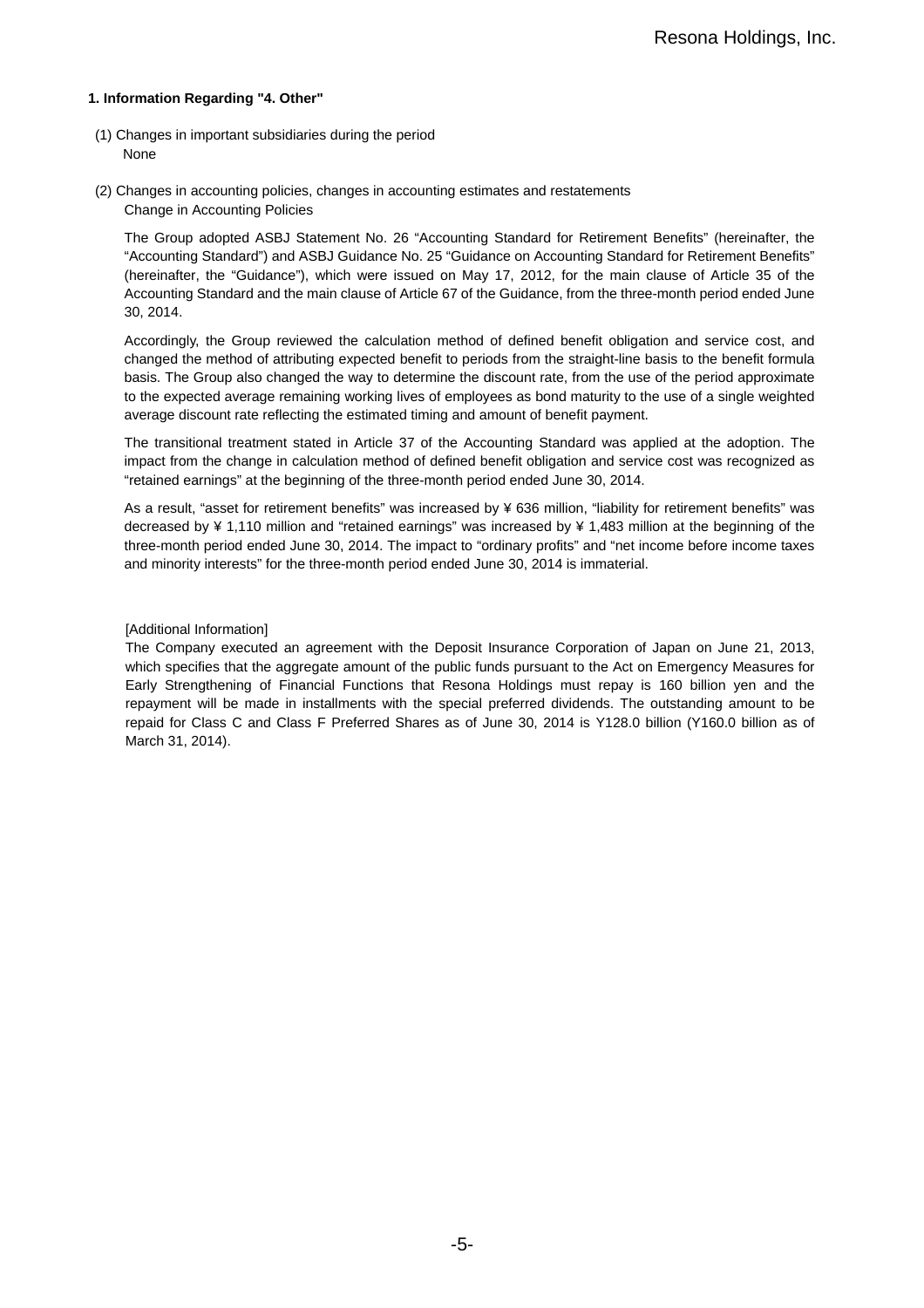# **2. Consolidated Financial Statements**

# **(1) Consolidated Balance Sheets**

|                                                                            |                      | (Millions of yen)    |
|----------------------------------------------------------------------------|----------------------|----------------------|
|                                                                            | March 31, 2014       | June 30, 2014        |
| <b>Assets</b>                                                              |                      |                      |
| Cash and due from banks                                                    | ¥<br>6,471,899       | ¥<br>8,075,250       |
| Call loans and bills bought                                                | 154,318              | 277,717              |
| Monetary claims bought                                                     | 332,671              | 333,653              |
| <b>Trading assets</b>                                                      | 616,571              | 682,948              |
| Money held in trust                                                        | 193                  | 541                  |
| <b>Securities</b>                                                          | 8,698,464            | 7,605,047            |
| Loans and bills discounted                                                 | 26,701,668           | 26,086,483           |
| Foreign exchange assets<br>Other assets                                    | 72,757<br>934,781    | 60,393<br>1,108,814  |
| Tangible fixed assets                                                      | 307,887              | 306,868              |
| Intangible fixed assets                                                    | 40,475               | 39,838               |
| Net defined benefit asset                                                  | 24,548               | 24,274               |
| Deferred tax assets                                                        | 128,970              | 110,362              |
| Customers' liabilities for acceptances and guarantees                      | 490,552              | 491,514              |
| Reserve for possible loan losses                                           | (256, 192)           | (242, 710)           |
| Reserve for possible losses on investments                                 | (133)                | (107)                |
| <b>Total Assets</b>                                                        | 44,719,434           | 44,960,890           |
| <b>Liabilities and Net Assets</b>                                          |                      |                      |
| Liabilities                                                                |                      |                      |
| Deposits                                                                   | 35,745,906           | 35,548,821           |
| Negotiable certificates of deposit                                         | 1,949,860            | 1,747,970            |
| Call money and bills sold                                                  | 854,793              | 1,232,223            |
| Payables under repurchase agreements                                       | 38,994               |                      |
| Payables under securities lending transactions                             | 49,891               | 91,491               |
| <b>Trading liabilities</b>                                                 | 305,542              | 321,445              |
| Borrowed money                                                             | 1,081,701            | 1,021,699            |
| Foreign exchange liabilities                                               | 1,173                | 3,088                |
| <b>Bonds</b>                                                               | 696,418              | 673,345              |
| Due to trust account                                                       | 533,844              | 586,806              |
| <b>Other liabilities</b>                                                   | 902,887              | 1,177,621            |
| Reserve for employees' bonuses                                             | 18,070               | 3,869                |
| Net defined benefit liability                                              | 26,978               | 24,933               |
| Other reserves                                                             | 42,418               | 40,544               |
| Deferred tax liabilities                                                   | 290                  | 373                  |
| Deferred tax liabilities for land revaluation                              | 23,696               | 23,696               |
| Acceptances and guarantees                                                 | 490,552              | 491,514              |
| <b>Total Liabilities</b>                                                   | 42.763.022           | 42.989.445           |
| Net Assets                                                                 |                      |                      |
| Capital stock                                                              | 50,472               | 50,472               |
| Capital surplus                                                            | 409,293              | 377,293              |
| Retained earnings                                                          | 1,169,785            | 1,177,717            |
| Treasury stock                                                             | (85, 855)            | (85, 689)            |
| Total stockholders' equity                                                 | 1,543,696            | 1,519,793            |
| Net unrealized gains on available-for-sale securities                      | 244,166              | 275,041              |
| Net deferred gains on hedges                                               | 28,110               | 32,323               |
| Revaluation reserve for land                                               | 41,254               | 41,254               |
| Foreign currency translation adjustments                                   | (4,081)              | (2,670)              |
| Remeasurements of defined benefit plans                                    | (35, 965)            | (35, 753)            |
| Total accumulated other comprehensive income                               | 273,484              | 310,195              |
| Minority interests in consolidated subsidiaries<br><b>Total Net Assets</b> | 139,231<br>1,956,412 | 141,456<br>1,971,445 |
| <b>Total Liabilities and Net Assets</b>                                    | ¥<br>44,719,434      | ¥<br>44,960,890      |
|                                                                            |                      |                      |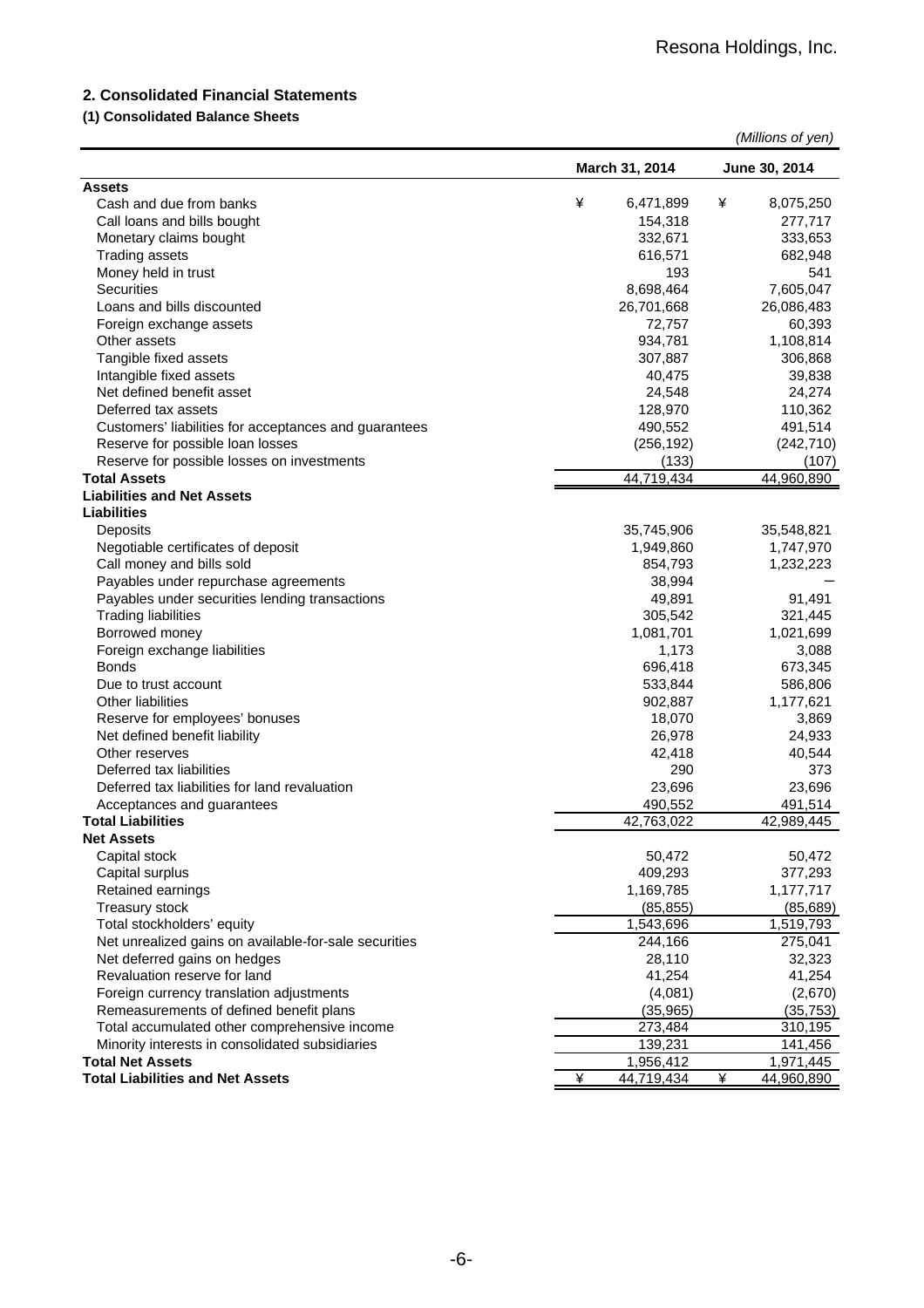# **(2) Consolidated Statements of Income and Consolidated Statements of Comprehensive Income**

# **[Consolidated Statements of Income]**

|                                                       |   |                        |   | (Millions of yen)             |
|-------------------------------------------------------|---|------------------------|---|-------------------------------|
|                                                       |   | First Qarter of FY2013 |   | <b>First Qarter of FY2014</b> |
|                                                       |   | From April 1, 2013     |   | From April 1, 2014            |
|                                                       |   | to June 30, 2013       |   | to June 30, 2014              |
| Ordinary income                                       | ¥ | 211,047                | ¥ | 189,117                       |
| Interest income                                       |   | 118,380                |   | 112,748                       |
| Interest on loans and bills discounted                |   | 99,845                 |   | 94,003                        |
| Interest and dividends on securities                  |   | 12,866                 |   | 11,590                        |
| <b>Trust fees</b>                                     |   | 5,655                  |   | 5,594                         |
| Fees and commissions                                  |   | 45,615                 |   | 42,887                        |
| Trading income                                        |   | 157                    |   | 1,462                         |
| Other operating income                                |   | 19,173                 |   | 5,929                         |
| Other ordinary income                                 |   | 22,065                 |   | 20,494                        |
| <b>Ordinary expenses</b>                              |   | 124,950                |   | 114,798                       |
| Interest expenses                                     |   | 11,886                 |   | 10,050                        |
| Interest on deposits                                  |   | 5,448                  |   | 3,955                         |
| Fees and commissions                                  |   | 9,348                  |   | 8,396                         |
| Trading expenses                                      |   | 4,529                  |   | 441                           |
| Other operating expenses                              |   | 4,574                  |   | 3,427                         |
| General and administrative expenses                   |   | 86,839                 |   | 86,745                        |
| Other ordinary expenses                               |   | 7,772                  |   | 5,737                         |
| <b>Ordinary profits</b>                               |   | 86,097                 |   | 74,318                        |
| <b>Extraordinary gains</b>                            |   | 3,090                  |   | 0                             |
| Gains on disposal of fixed assets                     |   | 3,090                  |   | $\Omega$                      |
| <b>Extraordinary losses</b>                           |   | 445                    |   | 965                           |
| Losses on disposal of fixed assets                    |   | 336                    |   | 359                           |
| Impairment losses on fixed assets                     |   | 108                    |   | 605                           |
| Net income before income taxes and minority interests |   | 88,743                 |   | 73,353                        |
| Income taxes - current                                |   | 23,686                 |   | 18,641                        |
| Income taxes - deferred                               |   | (624)                  |   | 453                           |
| Total income taxes                                    |   | 23,061                 |   | 19,095                        |
| Net income before minority interests                  |   | 65,681                 |   | 54,258                        |
| Minority interests in net income                      |   | 3,500                  |   | 863                           |
| Net income                                            | ¥ | 62,180                 | ¥ | 53,394                        |

# **[Consolidated Statements of Comprehensive Income]**

|                                                                       |   |                               |   | (Millions of yen)             |
|-----------------------------------------------------------------------|---|-------------------------------|---|-------------------------------|
|                                                                       |   | <b>First Qarter of FY2013</b> |   | <b>First Qarter of FY2014</b> |
|                                                                       |   | <b>From April 1, 2013</b>     |   | From April 1, 2014            |
|                                                                       |   | to June 30, 2013              |   | to June 30, 2014              |
| Net income before minority interests                                  | ¥ | 65,681                        | ¥ | 54,258                        |
| Other comprehensive income                                            |   | (20, 932)                     |   | 36,818                        |
| Net unrealized gains (losses) on available-for-sale securities        |   | (13, 745)                     |   | 30,867                        |
| Net deferred gains (losses) on hedges                                 |   | (14, 622)                     |   | 4,213                         |
| Foreign currency translation adjustments                              |   | 7,443                         |   | 1,527                         |
| Remeasurements of defined benefit plans                               |   |                               |   | 210                           |
| Share of other comprehensive income of affiliates accounted for using |   |                               |   |                               |
| the equity method                                                     |   | (7)                           |   | 0                             |
| Total comprehensive income                                            |   | 44.748                        |   | 91.076                        |
|                                                                       |   |                               |   |                               |
| Comprehensive income attributable to:                                 |   |                               |   |                               |
| Owners of the parent                                                  |   | 35,250                        |   | 90,104                        |
| Minority interests                                                    | ¥ | 9,498                         | ¥ | 971                           |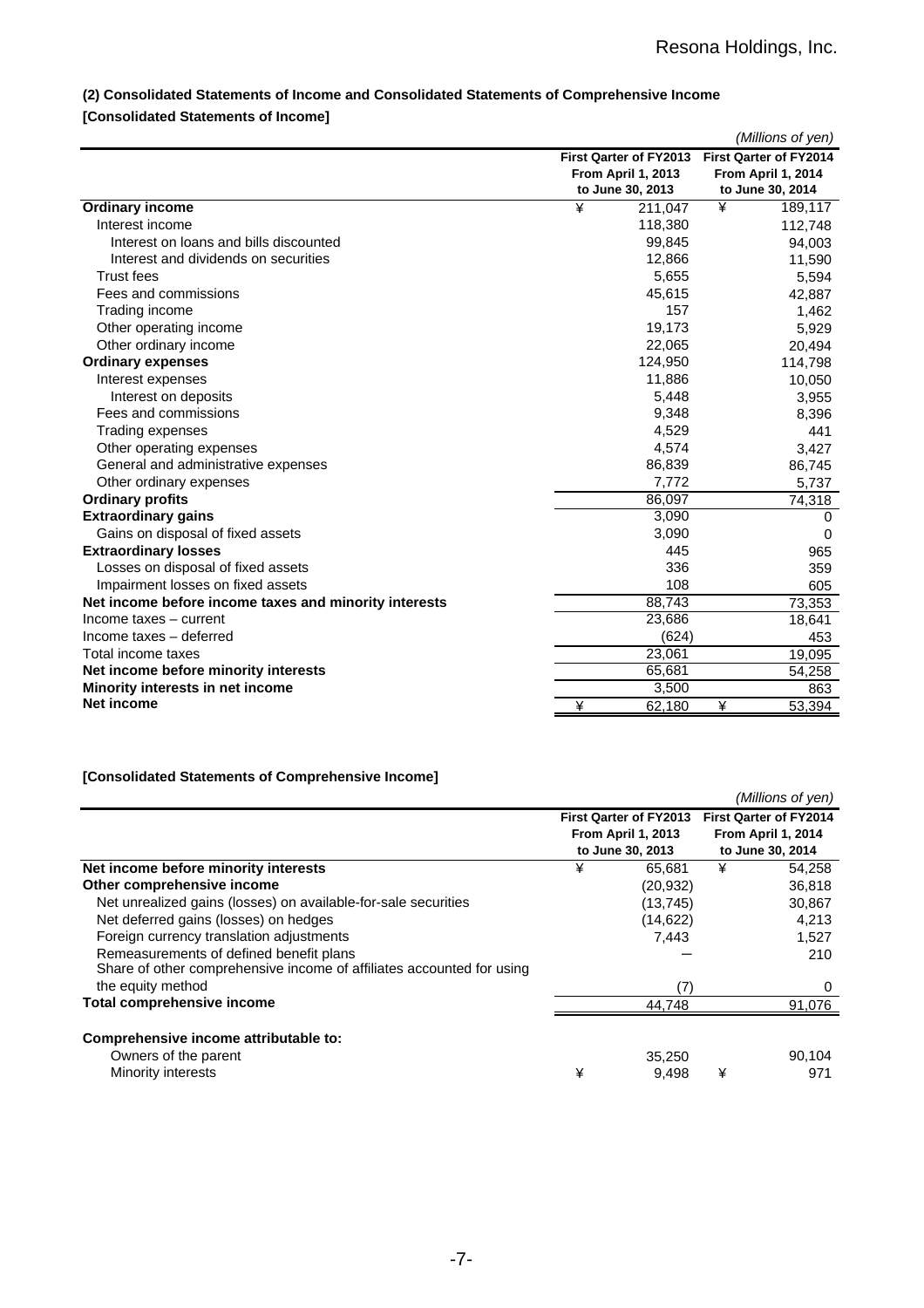# **(3) Note on Going-Concern Assumption**

Not applicable

# **(4) Note for Significant Changes in the Amount of Stockholders' Equity**

| 1st Quarter of FY2014 (from April 1, 2014 to June 30, 2014)                                                  |               |                 |                      |                | (Millions of yen)                |
|--------------------------------------------------------------------------------------------------------------|---------------|-----------------|----------------------|----------------|----------------------------------|
|                                                                                                              | Capital stock | Capital surplus | Retained<br>earnings | Treasury stock | Total<br>stockholders'<br>equity |
| Balance at the beginning of the term                                                                         | 50,472        | 409.293         | 1,169,785            | (85, 855)      | 1,543,696                        |
| Cumulative effect of the changes<br>in accounting policies                                                   |               |                 | 1,483                |                | 1,483                            |
| Balance at the beginning of the term<br>after reflecting the effect of the<br>changes in accounting policies | 50,472        | 409,203         | 1,171,268            | (85, 855)      | 1,545,179                        |
| Changes during the term (cumulative)                                                                         |               |                 |                      |                |                                  |
| Dividends paid<br>(other capital surplus)                                                                    |               | (32,000)        |                      |                | (32,000)                         |
| Dividends paid                                                                                               |               |                 | (46,946)             |                | (46, 946)                        |
| Net income (cumulative)                                                                                      |               |                 | 53,394               |                | 53,394                           |
| Acquisition of own shares                                                                                    |               |                 |                      | (1)            | (1)                              |
| Disposal of treasury shares                                                                                  |               | (0)             |                      | 166            | 166                              |
| Changes in total during the term<br>(cumulative)                                                             |               | (320,000)       | 6,448                | 165            | (25, 385)                        |
| Balance at the end of the term                                                                               | 50,472        | 377,293         | 1,177,717            | (85,689)       | 1,519,793                        |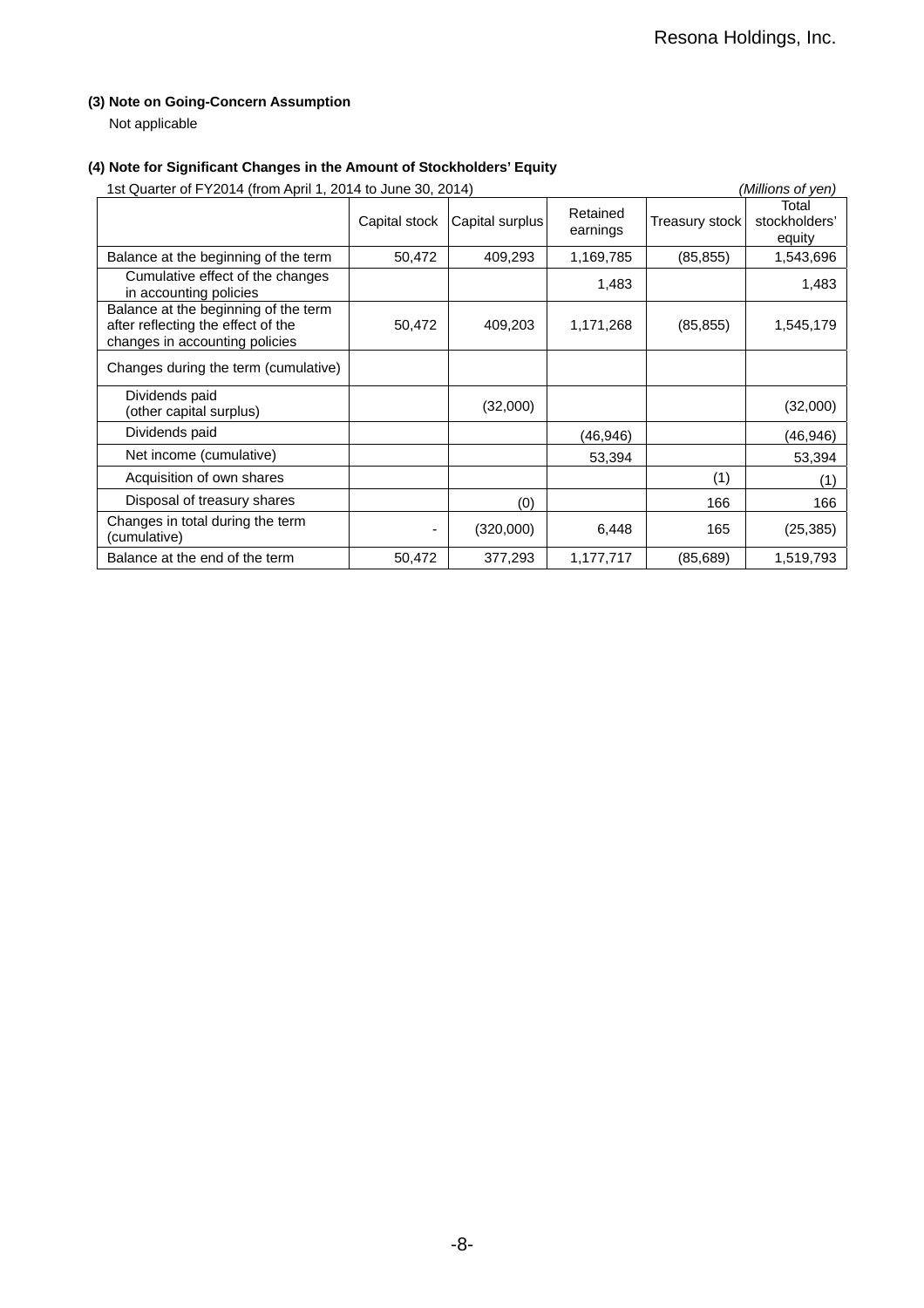## **(5) Per Common Share Information**

### **1. Net assets per share of common stock and its calculation base**

|--|

|                                                                                                                                                        | As of March 31, 2014 | As of June 30, 2014 |
|--------------------------------------------------------------------------------------------------------------------------------------------------------|----------------------|---------------------|
| Net assets per share of common stock (yen)                                                                                                             | ¥552.89              | ¥ 579.68            |
| (Calculation base)                                                                                                                                     |                      |                     |
| Total net assets                                                                                                                                       | 1,956,412            | 1,971,445           |
| Deductions from total net assets                                                                                                                       | 747,280              | 703,456             |
| Minority interests                                                                                                                                     | 139,231              | 141,456             |
| Preferred stock                                                                                                                                        | 594,000              | 562,000             |
| Preferred dividends                                                                                                                                    | 14,048               |                     |
| Net assets attributable to common stock at the<br>end of the period                                                                                    | 1,209,132            | 1,267,988           |
| Number of shares of common stock at the end of<br>the period used for the calculation of net assets<br>per share of common stock (shares in thousands) | 2,186,913            | 2,187,374           |

Notes: 1. Regarding Class C No.1 preferred stock and Class F No.1 preferred stock, the right to receive the distribution of residual assets (total amount is ¥160.0 billion) is not decreased by the special preferred dividends as described in "additional information".

In order to represent the actual conditions of the repayment scheme (the repayment of public fund will be implemented by special preferred dividends funded by other capital surplus) based on "Public funds full repayment plan" announced on May 10, 2013, "Net assets attributable to common stock at the end of the fiscal year" was calculated after deducting the Public funds to be repaid for the preferred stocks (¥128.0 billion for this fiscal year) from "Total net assets"(specifically, included in "Preferred stock" of "Deductions from total net assets"). To avoid duplicated deduction of Public funds to be repaid impact described above, the special preferred dividends of ¥32.0 billion, which record date is at the end of this fiscal year and is funded by other capital surplus, is not deducted from "Total net assets".

2. The number of shares of common stock at the end of the period used for the calculation of net assets per share of common stock is after deductions of 1) the number of treasury shares and 2) the number of shares held by the ESOP Trust (6,273 thousands shares as March 31, 2014 and 5,810 thousands shares as June 30, 2014).

|                                                                            | For the three months ended<br>June 30, 2013 | For the three months ended<br>June 30, 2014 |
|----------------------------------------------------------------------------|---------------------------------------------|---------------------------------------------|
| Net income per share of common stock (yen)                                 | ¥ 25.45                                     | ¥ 24.41                                     |
| (Calculation base)                                                         |                                             |                                             |
| Net income                                                                 | 62,180                                      | 53,394                                      |
| Amounts not attributable to common stockholders                            |                                             |                                             |
| Net income attributable to common stock                                    | 62,180                                      | 53,394                                      |
| Average number of common shares during the<br>period (shares in thousands) | 2,443,256                                   | 2,187,027                                   |
| Diluted net income per share of common stock (yen)                         | 17.68                                       | 20.16                                       |
| (Calculation base)                                                         |                                             |                                             |
| Adjustments in net income                                                  |                                             |                                             |
| Increase in number of shares<br>(shares in thousands)                      | 1,072,526                                   | 460,950                                     |

# **2. Net income per share of common stock and diluted net income per share of common stock and those calculation base** *(Millions of yen, except "Net income per share of common stock" and number of shares)*

Note: Average number of common shares during the period is after deductions of 1) the number of treasury shares and

 2) the number of shares held by the ESOP Trust (7,505 thousands shares for the period ended June 30, 2013 and 6,158 thousands shares for the period ended June 30, 2014).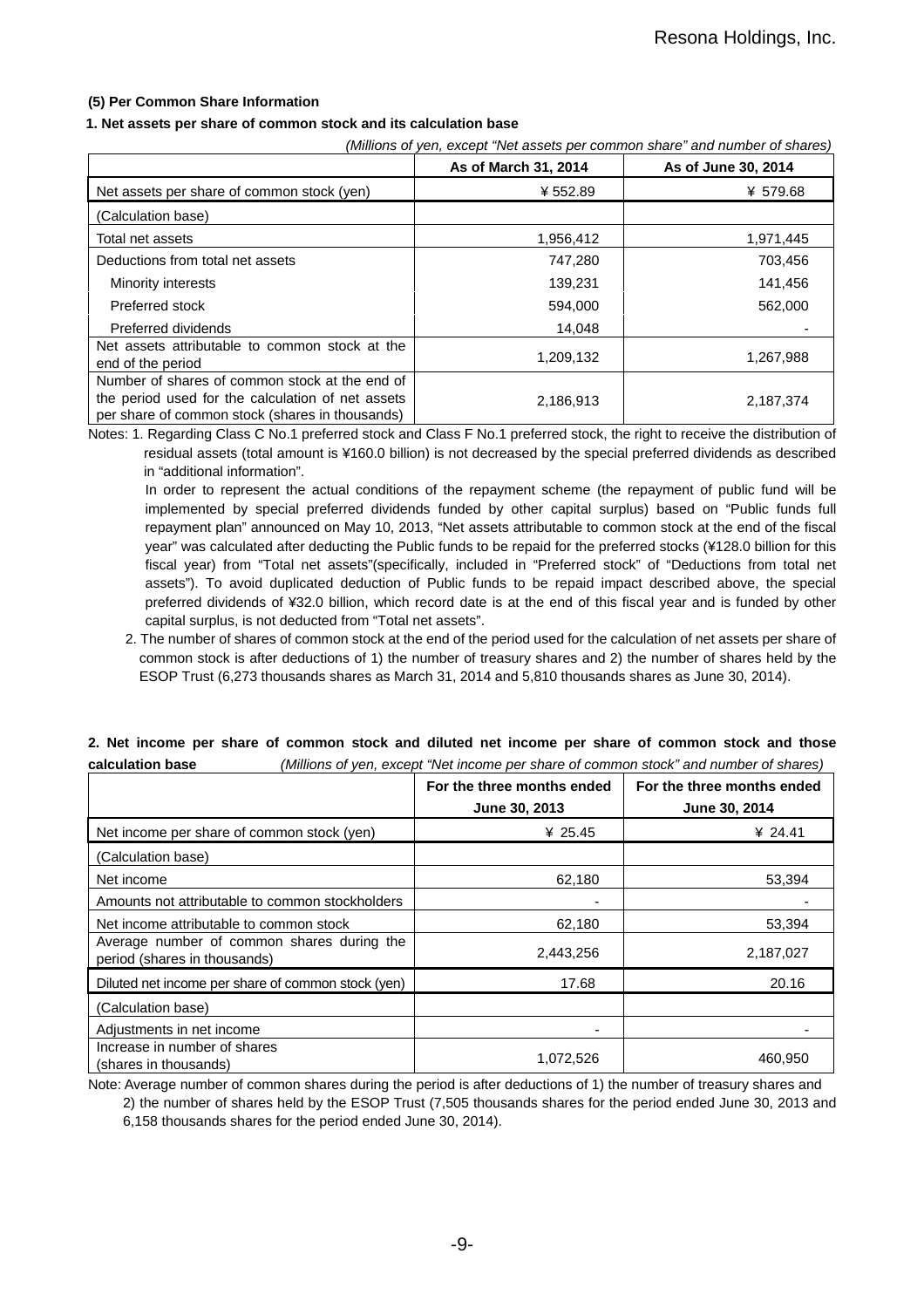# **(6) Significant subsequent events**

At the meeting of the Board of Directors held on July 25, 2014, Resona Holdings, Inc. resolved to establish the threshold for acquisition of its own shares as described below, for all of the Class Three No. 1 preferred shares (the "Preferred shares") held by the Deposit Insurance Corporation of Japan in relation to the injection of public funds in the past, as part of the Public Funds Full Repayment Plan (the "Plan") formulated on May 10, 2013.

Further, the company acquired the Preferred Shares above as its own shares, and cancelled them immediately after the acquisition.

### **(1) Details of the Establishment of the Threshold for Acquisition of Own Shares**

|     | Class of shares subject to acquisition                                                                   | Class Three No.1 Preferred Shares  |
|-----|----------------------------------------------------------------------------------------------------------|------------------------------------|
| (2) | Total number of shares available for acquisition                                                         | 98,000,000 shares (ceiling)        |
| (3) | Total amount of the acquisition price of the shares                                                      | 234,945,200,000 yen (ceiling)      |
| (4) | Description of the monies, etc., that will be delivered in<br>exchange for the acquisition of the shares | Monies                             |
| (5) | Period of acquisition                                                                                    | July 25, 2014 $\sim$ July 30, 2014 |

The acquisition of the Preferred Shares was implemented as part of the Plan, and it aims for the early repayment of the public funds pursuant to the Deposit Insurance Act. The public funds regarding the Preferred Shares were planned to be repaid by March 2018 in accordance with the Plan, however, in light of favorable pace of accumulation of retained earnings, the Company acquired the Preferred Shares with a view to resolving the dilution risk in relation to the potential shares concerning the Preferred Shares and realizing the enhancement of the value of common shares at an early date.

### **(2)Details of the Acquisition and Cancellation of Own Shares**

| (1) | Class of shares subject to acquisition              | Class Three No.1 Preferred Shares |
|-----|-----------------------------------------------------|-----------------------------------|
| (2) | Total number of shares to be acquired               | 98,000,000 shares                 |
| (3) | Amount of the acquisition price of the shares       | 2,397.40 yen per share            |
| (4) | Total amount of the acquisition price of the shares | 234,945,200,000 yen (total)       |
| (5) | Expected date of the acquisition                    | July 30, 2014                     |

The Company acquired the Preferred Shares above as its own shares on July 30, 2014, and cancelled them on the same date.